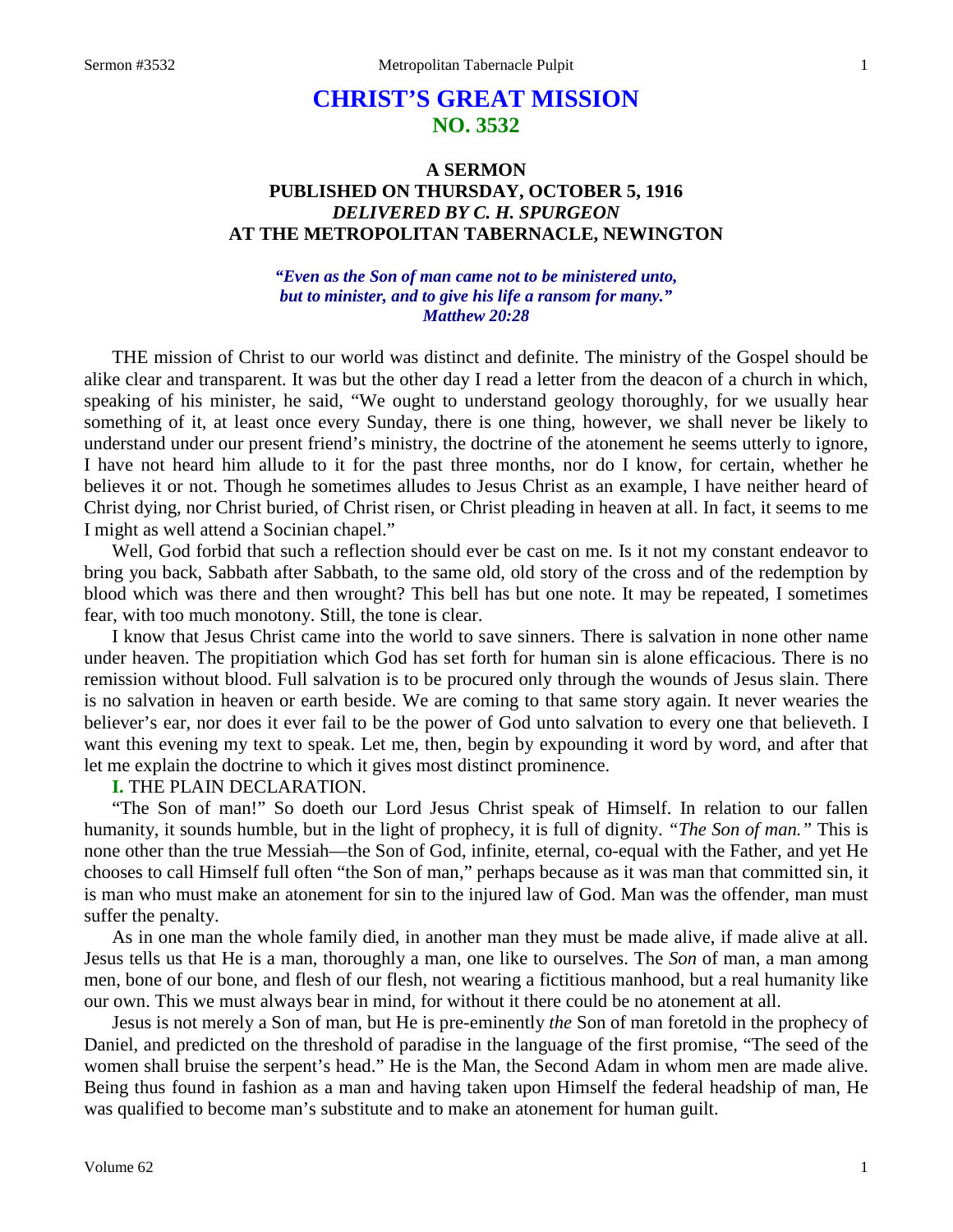Dwell on this blessed truth, my dear hearers, dwell upon it, those of you who are not saved, look wistfully at it for the encouragement it offers you. The Person in whom you are admonished to trust is not only God—or His unclouded glory might strike you with awe, and His terrors might justly make you afraid—but He is also man, and this ought to attract you to Him, for He is akin to yourselves in nature and sympathy. Sin excepted, He is in no wise different from you. Oh! may you not well draw near to Him without appalling dread, and with inspiring confidence, since He calls Himself the Son of man, and bids the sons of men come and put their trust under the shadow of His wings?

He *"came,"* that is the next word in our text. "The Son of man came." Strange the errand, and unique as the blessed Person who undertook it. Thus to come He stooped from the highest throne in glory down to the manger of Bethlehem, and on His part it was voluntary. We are, as it were, thrust upon the stage of action, it is not of our will that we have come to live on this earth. But Jesus had no need to have been born of the virgin. It was His own consent, His choice, His strong desire, that made Him take upon Himself our nature, of the seed of Abraham.

He came voluntarily on an errand of mercy to the sons of men. Dwell upon this thought for a moment. Let it sink into your mind, He who was King of kings and Lord of lords, the Mighty God, the Everlasting Father, the Prince of Peace, voluntarily, cheerfully descended that He might dwell among the sons of men, share their sorrows, bear their sins, and yield Himself up a sacrifice for them, the innocent victim of their intolerable guilt.

If the angels burst out in song on that first Christmas night, if they made heaven and earth ring with their sweet harmonies, much more may we who have a share in the redemptive work of the incarnate God burst out into song as the news greets us that heaven descends to earth, that God comes down to man, that the Infinite becomes an infant, that the Eternal, who has life in Himself, deigns to dwell amongst the dying sons of men. Surely a way from earth to heaven will now be opened up, since there is a way from heaven to earth, so sacred, yet so simple. The same golden ladder that brings the blessed Visitant down to our humanity will take us up also to the divinity of God, to see Him as our reconciled Father. "The Son of man came."

The next words are startling, for they reveal a singular intention, far different from the usual aim and end of messages and errands. "The Son of man came not to be ministered unto, but to minister." Let me give you the exact translation, "Not to be served, but to serve." That is the nearest approach to a literal rendering I can supply. He came not to be served, but to serve.

He had not a selfish thought in His soul. Though He had set His heart upon being the incarnate God, He had nothing whatever to gain by it. Gain! What could the Infinite God gain? Splendor? Behold the stars, far away they glitter beyond all mortal count. Servants? does He want servants? Behold angels in their squadrons, twenty thousand, even thousands of angels are the chariots of the Almighty. Honor? Nay, the trump of fame forever proclaims Him King of kings and Lord of lords. Who can add to the splendor of that diadem that makes sun and moon grow pale by comparison? Who can add to the riches or the wealth of Him who hath all things at His disposal?

He comes, then, not to be ministered unto, but to minister. And you see Him in the workshop serving His reputed parent. You see Him in His home honoring His blessed mother with all filial obedience. You see Him at the noontide of His wonderful career in the midst of His disciples, much more their servant than their Master, though He always maintained precedence by His own sovereign counsel, and by their weak apprehensions. As He takes the basin, and the ewer, and the towel, and washes His disciples' feet, you can see the meekness of His disposition. And soon after this you see Him giving up Himself, His body, His soul, and His Spirit, in order that He might serve us.

And what if I say that, even at this very moment, as the Son of man in heaven, He continues a kind of service for His people! For Zion's sake He doth not hold His peace, and for Jerusalem's sake He doth not rest, but continues still to intercede for those whose names He bears upon His heart. Hear it, then, all you people, and let everyone that heareth hail the gracious fact. Be ye saints or sinners, be ye saved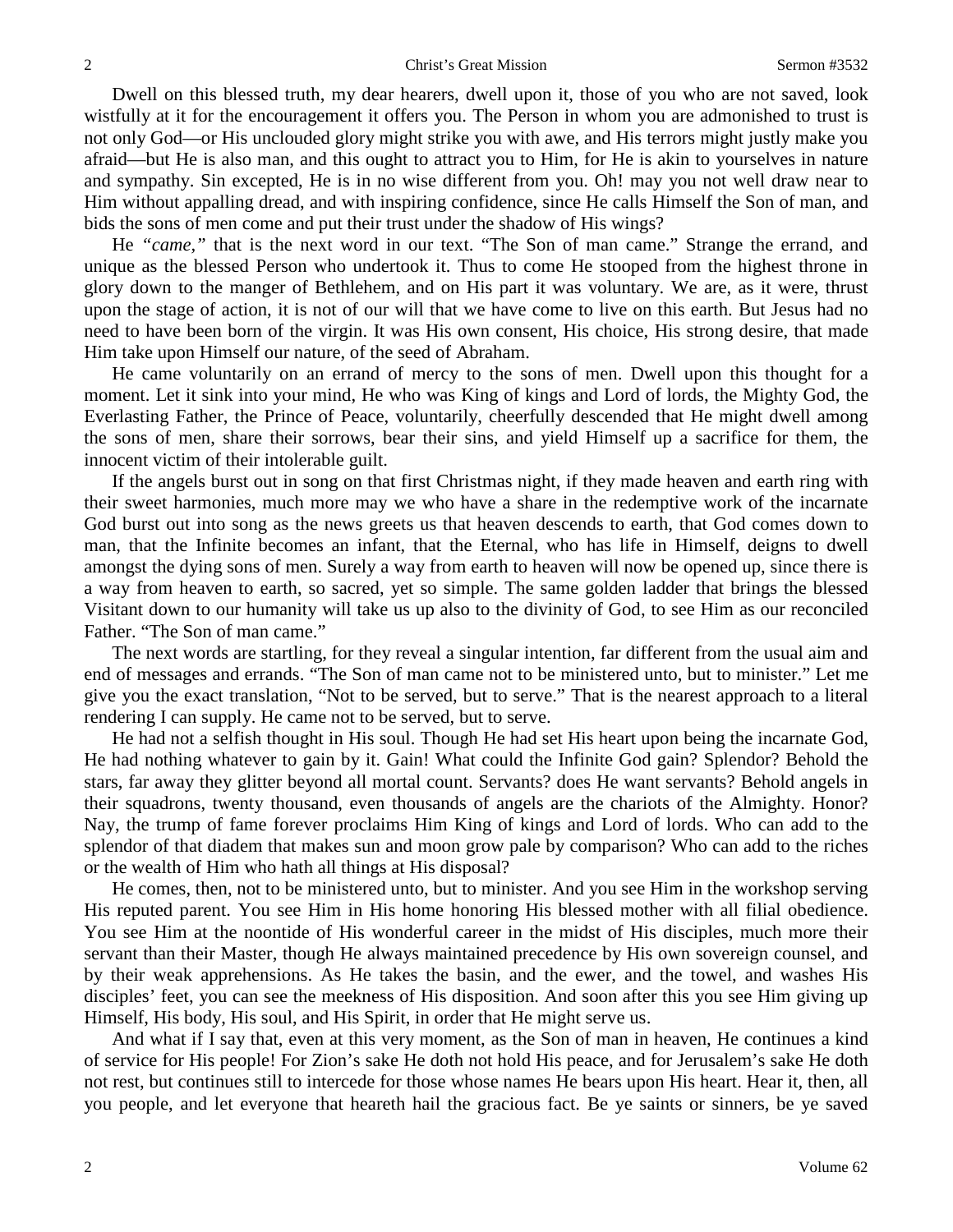already, or athirst for the knowledge of salvation, the thought that Christ's errand was not to aggrandize Himself, but to benefit us, must be welcome.

He does not come to be served, but to serve. Does not this suit you, poor sinner—you who never did serve Him, you who could not, as you are, minister to Him? Well, He did not come to get your service, He came to give you His services, not that you might first do Him honor, but that He might show you mercy. Oh! you need Him so very much. And since He has come not to look for treasures, but to bestow unsearchable riches, not to find specimens of health, but instances of sickness upon which the healing art of His grace may operate, surely there is hope for you.

Methinks were I just now seeking Christ, and sorely cast down in spirit, it would make my heart beat for joy to think that Jesus came to serve, and not to be served. Peradventure I would say, He knows my case, and He has come to serve me, poor me. Do I not want washing? Why should He not wash me? The dying thief rejoiced to see in his day the fountain which Jesus had opened, why should not I see it too, and have a washing from that precious One who came to serve the vilest and the meanest of the sons of men? Behold! Behold and wonder! Behold and love! Behold and trust! Jesus came from the right hand of God to the manger, to the cross, to the sepulcher, not to be served, but that He might serve the sons of men.

Pass on to the next words, *"And to give his life,"* or more correctly, "and to give his soul." We have no lives to give. Our lives are forfeited, they are due to divine justice. Christ had a life of His own, which was by no means due to God on account of any obligations. He had not sinned, but He gave His life. The death of Christ was perfectly voluntary. As He was free to come, or not, so He was not under any constraint to give His life, but He did so, and that of His own accord. The grand objective of His coming to this earth was to give His life.

Read the text again. "The Son of man came not to be ministered unto, but to minister, and to give his life." Our Lord Jesus Christ did not come into this world merely to be an example, or merely to reveal the Godhead to the sons of men. He came to make a substitutionary sacrifice. He came to give His soul as a ransom. If you do not believe this doctrine, you do not believe Christianity. The very pith and marrow, the very sum and substance of the mission of Jesus Christ is His coming to give His life that He might stand in the place of those for whom He died. He came on purpose to give His life.

Now to give the soul is something more than to give the life. He died, 'tis true, yet He did more than die, He died by an outpouring of all His life-floods, by the endurance of an anguish such as no ordinary mortal could ever have borne. Of old 'twas the blood that made atonement. The animal was presented in sacrifice, but the animal was no sacrifice till it was slain, and then when the purple stream smoked down the altar's side, and the bowels of it were cast upon the altar, then it was that the sacrifice was truly presented.

Jesus Christ gave up the very essence of His humanity to be a substitutionary sacrifice for us. His spirit was tortured with pangs that are past conception, much more past description. He said, "My soul is exceeding sorrowful, even unto death." He was like a splendid cluster put into the winepress, and the feet of eternal vengeance trod upon Him till the sacred wine of His atoning blood streamed forth to save the sons of men. He gave His very self, His entire self, His soul, His life, His essential being, to be a ransom for the sons of Adam.

Oh! that I could turn your eyes to that great sight! Behold how He gave His life! Would to God that for a moment your thoughts were fixed on those five streaming wounds, those sacred founts of life, and health, of pardon and peace, to dying souls! Oh! that your eyes could but gaze within the wounds, into that heart boiling like a cauldron with the wrath of God, tossed to and fro, heaving within itself, oppressed, burdened, tormented, and filled with very anguish. Oh! that you could see it, oh! that you could understand that He came from heaven to suffer all this, to give Himself up thus, that He might be, instead of us, the victim of a vengeance we deserved, that His griefs might avert our ruin, that His pangs might rescue us from destruction. He drank the cup of condemnation dry, not a drop was left, and in so doing, He poured out His soul unto death.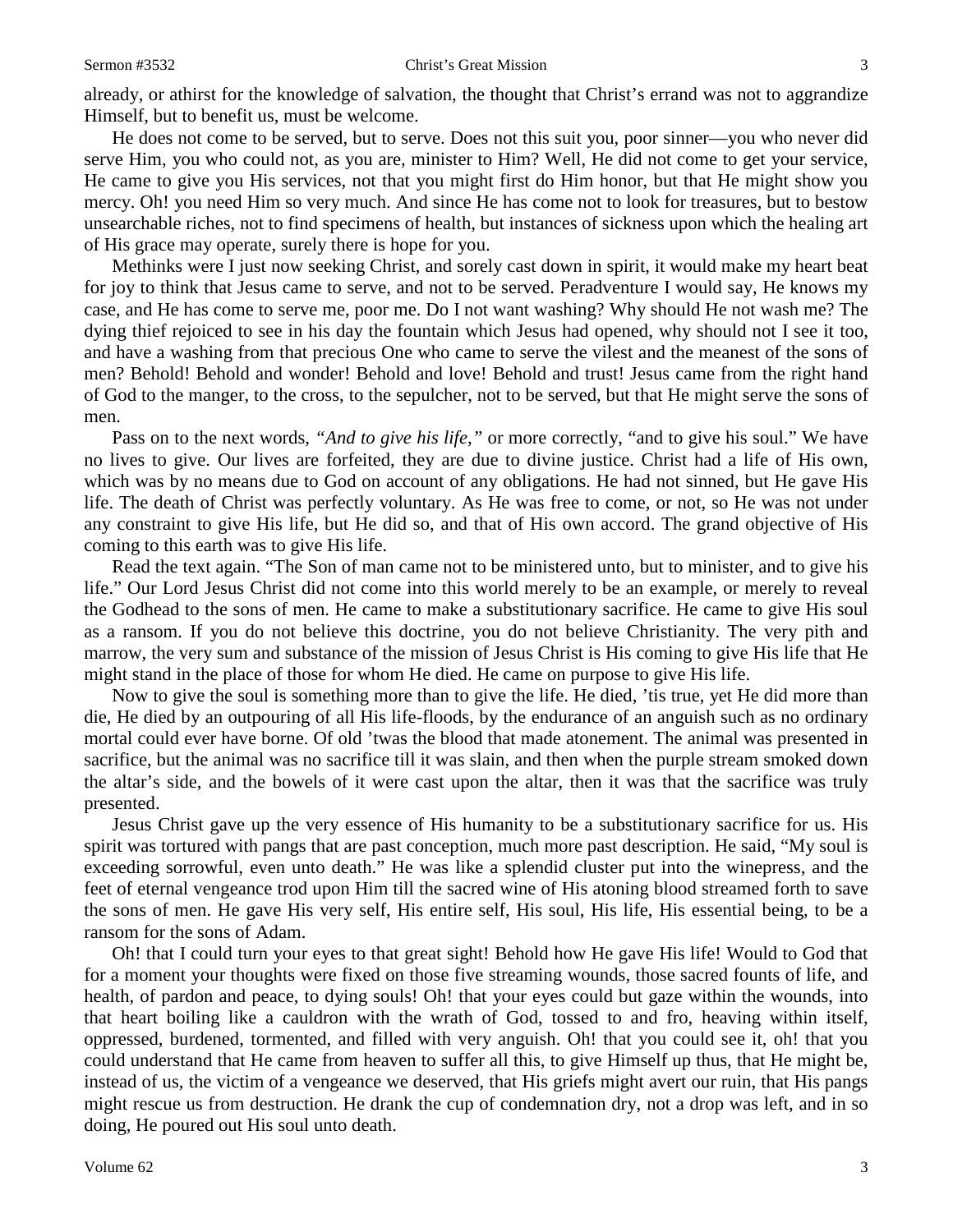Moreover, His death is our ransom. So it is written, He came to give His life *"a ransom."* No one here, I suppose, needs to have explained to him what a ransom means. It may be fairly illustrated by the old Jewish ceremony of the redemption money. Every male person among the Jews belonged to God, and he must be redeemed. There was a settled price. The rich were not to give more, the poor should not give less. The same amount was fixed for all. The tithe drachma was paid by every Jew. Then he was enrolled as one of the Lord's redeemed, of whom you so often read. Failing that, he would have been cut off from the congregation of Israel. That piece of money stood instead of the man—it was his ransom. He was not to die—he was to live as a redeemed person.

That is just what Jesus has done for His people. He has put Himself, His soul, His life devoted, His death accomplished, before God in the stead of our soul, of our death, of us, and every man who has Christ to be his substitute is a redeemed man, he is one of the Lord's ransomed people, and shall go to Zion with songs of everlasting joy upon his head. But every man who has not accepted Christ remains an unredeemed man, under the curse, and subject to the divine wrath, under the slavery of Satan, and awaiting the sentence of an utter destruction.

Jesus Christ came to give His life as a ransom. As a slave is redeemed by the payment of a price, so Jesus redeems us from the curse of the law under which we were by nature, having Himself come under the law. He redeems us from the death which was due to us by Himself enduring a death which was a full equivalent in the estimation of God. He gave His life as a ransom.

Our text says *"for many."* We might with greater force and stricter accuracy translate it, "He gave his life as a ransom in the room of many." The word "for" there has a substitutionary meaning, "He gave his life instead of many." Indeed, this is the point of the sentence—One stood for many. Jesus suffered for many, He put Himself into the place of many. Mark the word "many." With this we finish the exposition.

It does not say "all." There are passages which speak of all. They have their meaning. None of them, however, refer to the substitutionary work of Christ. Jesus Christ did not give His life as a ransom in the stead of all mankind, but a ransom in the stead of many men. Who are those many men? Bless God, they are many, for they are not a few. But who are they? God knows. "The Lord knoweth them that are his." You may ascertain as much as you need to know by answering a plain question. Dost thou trust Jesus Christ with thine eternal destinies? Dost thou come, all guilty as thou art, and rely upon His blood to take that guilt away? Dost thou confide in Jesus, and in Him alone? If so, He died for thee, and in thy stead, and thou shalt never die.

This is thy comfort, that thou canst not die. How canst thou perish if Jesus was put into thy place? If thy debt was paid of old by Christ, can it ever be demanded of thee again? Once paid, it is fully discharged, the receipt we have gladly accepted, and now we can cry, with the apostle, "Who shall lay anything to the charge of God's elect? It is God that justifieth. Who is he that condemneth? It is Christ that died; yea, rather that hath risen again, who is even at the right hand of God, who also maketh intercession for us."

See here the mainstay of every believer's confidence. He knows that Christ died for him because he hath put his trust in His blessed mediation. If Jesus died for me, then I cannot be condemned for the sins which He expiated. God cannot punish twice for the one offense. He cannot demand two payments for one debt. The believer, therefore, finds sweet solace in the song which Toplady composed—

> *"Turn, then, my soul unto Thy rest, The merits of Thy great High Priest Speak peace and liberty; Trust in His efficacious blood, Nor fear thy banishment from God, Since Jesus died for thee."*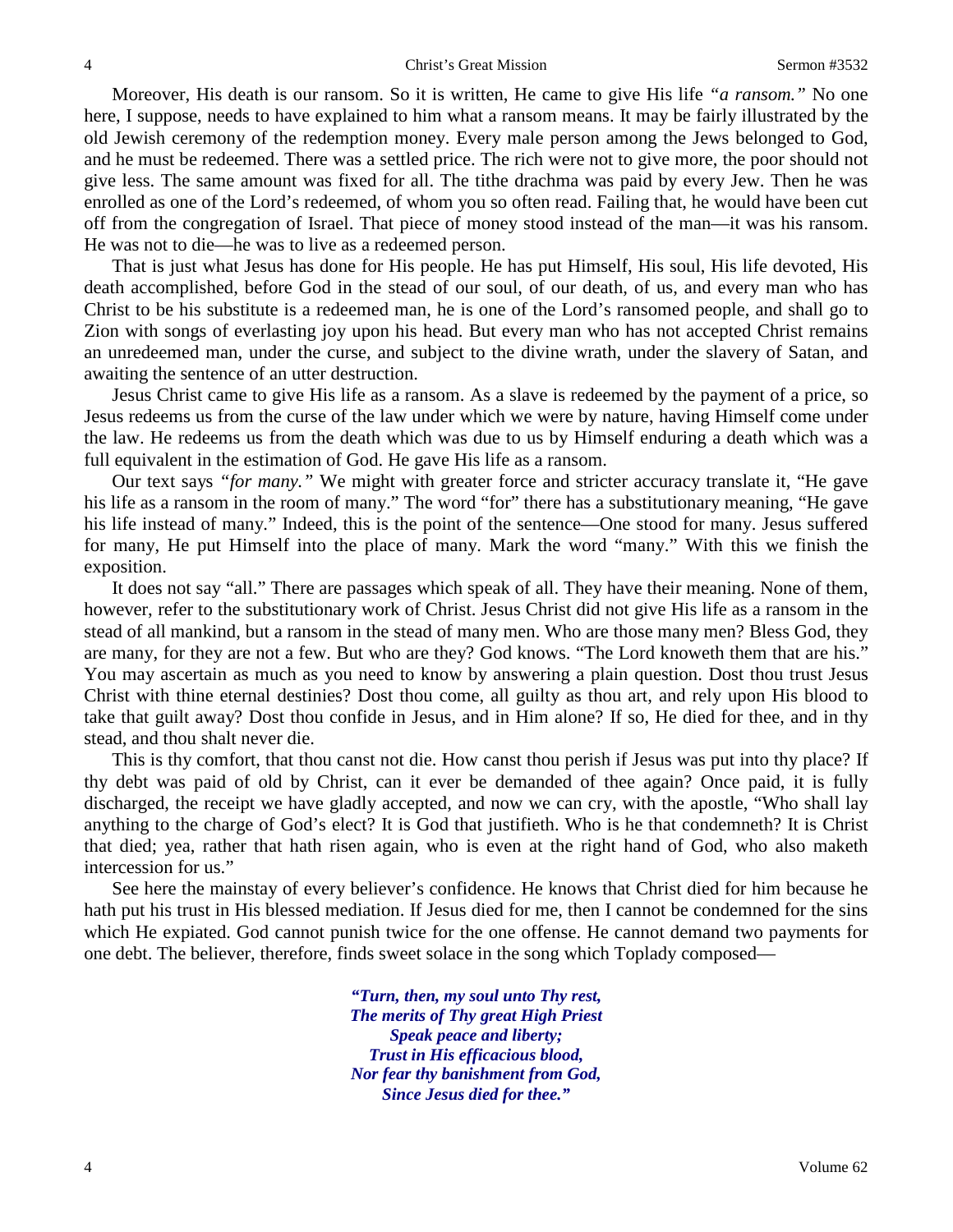Thus did the Son of man give His life a ransom in the stead of many. And such do I believe to be a fair and honest exposition of the words.

### **II.** SOME POSITIVE IMPLICATIONS.

The main drift of the text is the doctrine of a vicarious or substitutionary atonement whereby Christ's ransom sufficeth in the stead of many. On this let me give to each thought but a sentence or two. It would *seem that man is not delivered from the bondage of his sins without a price*. No one goes free by the naked mercy of God. Every captive exposed to God's vengeance must be redeemed before he is delivered, otherwise he must continue a captive. Broad as the statement may appear, I venture to assert by divine warrant that there never was beneath the cope of heaven a sin forgiven without satisfaction being rendered.

No sin against God is pardoned without a propitiation. It is only forgiven through the sufferings of the Lord Jesus Christ. It never can be remitted without the penalty having been exacted. The divine law knows of no exception or exemption. The statute is absolute, "The soul that sinneth, it shall die." Every soul that ever sinned, or ever shall sin, must die, die eternally too, either in itself or in its substitute. The justice of the law must be vindicated. God waives none of the rights of justice in order to give liberty to mercy.

Oh! my hearers, if you are trusting in the unconditional mercy of God, you are trusting in a myth. Has someone buoyed you up with the thought of the infinite goodness of God, I would remind you of His infinite holiness. Hath He not declared that He will by no means spare the guilty? No debt due to God is remitted unless it be paid. It must either be paid by the transgressor in the infinite miseries of hell, or else it must be paid for him by a substitute. There must be a price for the ransom, and evidently, according to the text, *that price* must be a soul, a life. Christ did not give His body merely, nor His stainless character, nor merely His labors and sufferings, but He gave His soul, His life, a ransom.

Oh! sinner, Almighty God will never be satisfied with anything less than thy soul. Canst thou bear the piercing thought that your soul shall be cast from His presence forever? Wouldest thou escape the dire penalty, thou must find another soul to stand in thy soul's stead. Thy life is forfeited. The sentence is passed. Thou shalt die. Death is thy doom. Die thou must, forever die, unless thou canst find another life for a sacrifice in lieu of thy life.

But know that this is just what Christ has found. He has put a soul, a life, into the place of our souls, our lives. How memorable that text, "Without shedding of blood there is no remission." Why? Because "the blood is the life thereof." Until the blood flows, the soul is not divided from the body. The shedding of the blood indicated that the soul—the essence of the being—had been offered. Oh! blessed, forever blessed be the crowned head of Him who once did bear the cross! He hath offered for His people a soul, a life, a matchless soul, a life unparalleled. No more can justice require, vengeance is satisfied, the price is paid, the redeemed of the Lord are completely free!

The question has been asked, "If we be redeemed by the blood of Christ, who receives the ransom?" Some have talked as if Christ paid a price to the devil. A more absurd imagination could never have crossed human mind. We never belonged to the devil. Satan has no rights in us. Christ never acknowledged that he had any, and would never pay him anything. What then? Surely the ransom price was paid to the Great Judge of all.

This is, of course, but a mystical way of speaking. A metaphor is employed to bring out the meaning. The fact is that God had sworn, and would not repent, that sin must be punished. In the very essence of things, it was right that transgression should meet with its just recompense. There could be no moral government kept up, there could be no unimpeachable governor, unless conviction followed crime and retribution was exacted of the guilty. It was not right, nor could it have been righteous, on any ground, for sin to have been passed over without its having been punished, or for iniquity to have escaped without any infliction.

But when Jesus Christ comes and puts His own sufferings into the place of our sufferings, the law is fully vindicated, while mercy is fitly displayed. A man dies, a soul is given, a life is offered—the Just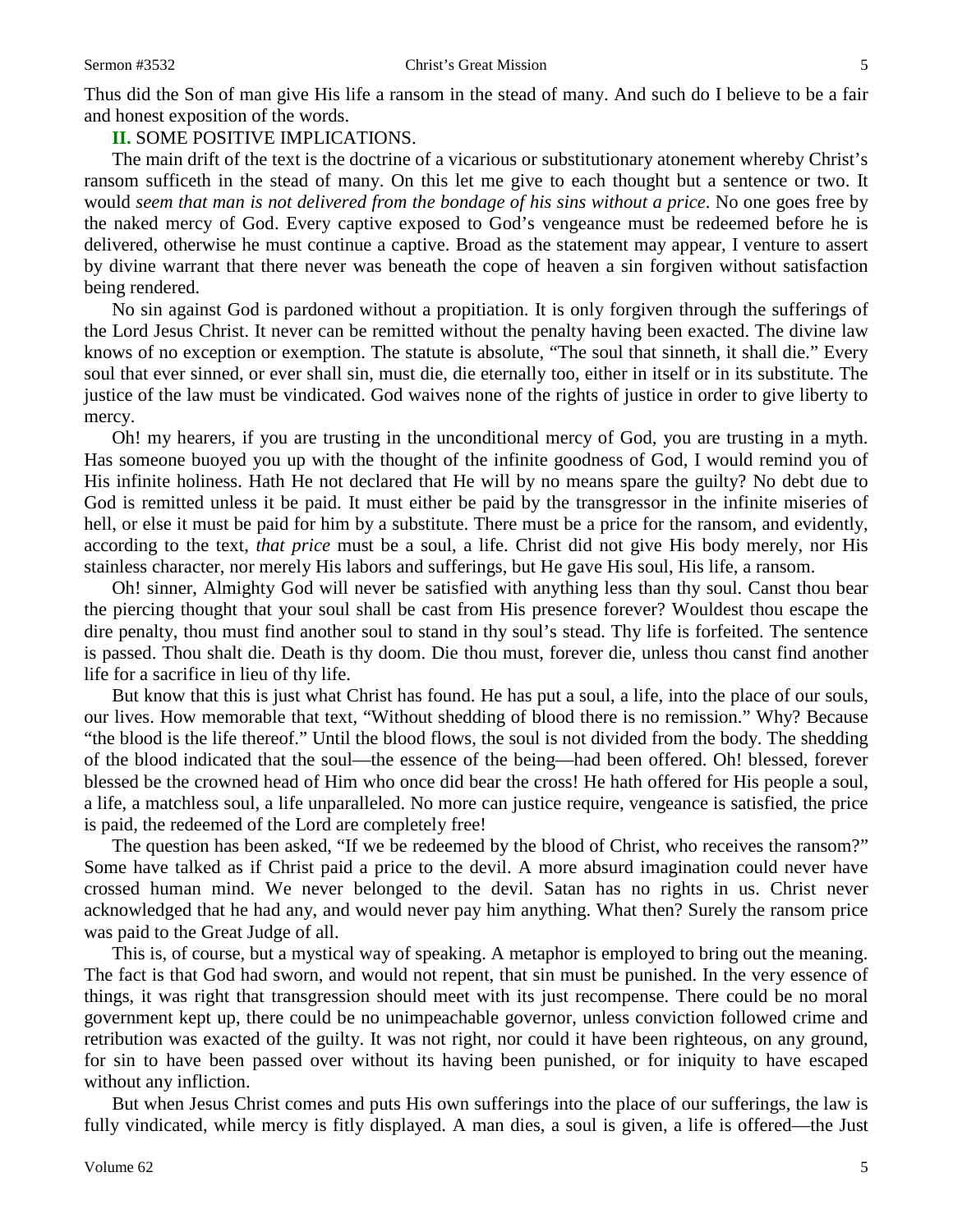for the unjust. What if I say that, instead of justice being less satisfied with the death of Christ than with the deaths of the ten thousand thousands of sinners for whom He died, it is more satisfied and it is most highly honored! Had all the sinners that ever lived in the world been consigned to hell, they could not have discharged the claims of justice. They must still continue to endure the scourge of crime they could never expiate.

But the Son of God, blending the infinite majesty of His Deity with the perfect capacity to suffer as a man, offered an atonement of such inestimable value that He has absolutely paid the entire debt for His people. Well may justice be content since it has received more from the Surety than it could have ever exacted from the assured. Thus the debt was paid to the Eternal Father.

Once more. *What is the result of this?* The result is that the man is redeemed. He is no longer a slave. Some preachers and professors affect to believe in a redemption which I must candidly confess I do not understand, it is so indistinct and indefinite—a redemption which does not redeem anybody in particular, though it is alleged to redeem everybody in general, a redemption insufficient to exempt thousands of unhappy souls from hell after they have been redeemed by the blood of Jesus, a redemption, indeed, which does not actually save anybody, because it is dependent for its efficacy upon the will of the creature, a redemption that lacks intrinsic virtue and inherent power to redeem anybody, but is entirely dependent upon an extraneous contingency to render it effectual. With such fickle theories I have no fellowship.

That every soul for whom Christ shed His blood as a substitute, He will claim as His own, and have as His right, I firmly hold. I love to hold and I delight to proclaim this precious truth. Not all the powers of earth or hell, not the obstinacy of the human will, nor the deep depravity of the human mind, can ever prevent Christ seeing of the travail of His soul and being satisfied. To the last jot and tittle of His reward shall He receive at the Father's hand. A redemption that *does* redeem, a redemption that redeems many, seems to me infinitely better than a redemption that does not actually redeem anybody, but is supposed to have some imaginary influence upon all the sons of men.

Our last question I must leave with yourselves to answer. *Did Jesus Christ redeem you?* Ah! dear hearer, this is a serious matter. Art thou a redeemed soul or not? It is not possible for you to turn over the books of destiny and read between the folded leaves. Neither needest thou wish to do so. This is the Gospel of Jesus Christ which is to be preached to every creature under heaven, "He that believeth and is baptized shall be saved," therefore, everyone that believeth and is baptized, being saved, must have been redeemed, for He could not have been saved otherwise. If thou believest and art baptized, thou art redeemed, thou art saved.

Now for thine answer to the question—Dost thou believe? "I believe," says one, and he begins to repeat what they call the "Apostle's Creed." Hold your tongue, sir! That matters not, the devil believes that, perhaps more intelligently than you do, he believes and trembles. That kind of believing saves no man. You may believe the most orthodox creed in Christendom and perish. Dost thou trust—for that is the cream of the word, *"believe"—*dost thou trust in Jesus? Dost thou lean thy whole weight on Him? Have you that faith which the Puritans used to call "recumbency" or "leaning"? That is the faith that saves—faith that falls back into the arms of Jesus, a faith that drops from its own hanging place into those mighty arms, and rests upon the tender breast of the Lord Jesus the Crucified.

Oh! my soul, make sure that thou dost trust Him, for thou hast made sure of everything else when thou hast made sure of that. Has God the Holy Spirit taught you, my dear hearer, that you cannot safely rely on your own good works? Has He weaned you from resting upon mere ceremonies? Has He brought you to look to the cross—to the cross of our Lord Jesus Christ alone? If so, Christ redeemed you, you can never be a slave again. Has He redeemed you, the liberty of the believer is yours now, and after death the glory of Christ shall be your portion too.

Remember the words of the dying monk when, putting aside the extreme unction and all the paraphernalia of his church, he lifted up his eyes and said, *"Tua vu'nara, Jesu! Tua vulnara Jesu!"* "Thy wounds, oh, Jesu! Thy wounds, oh, Jesu!" This must be your refuge, poor broken-winged dove. Fly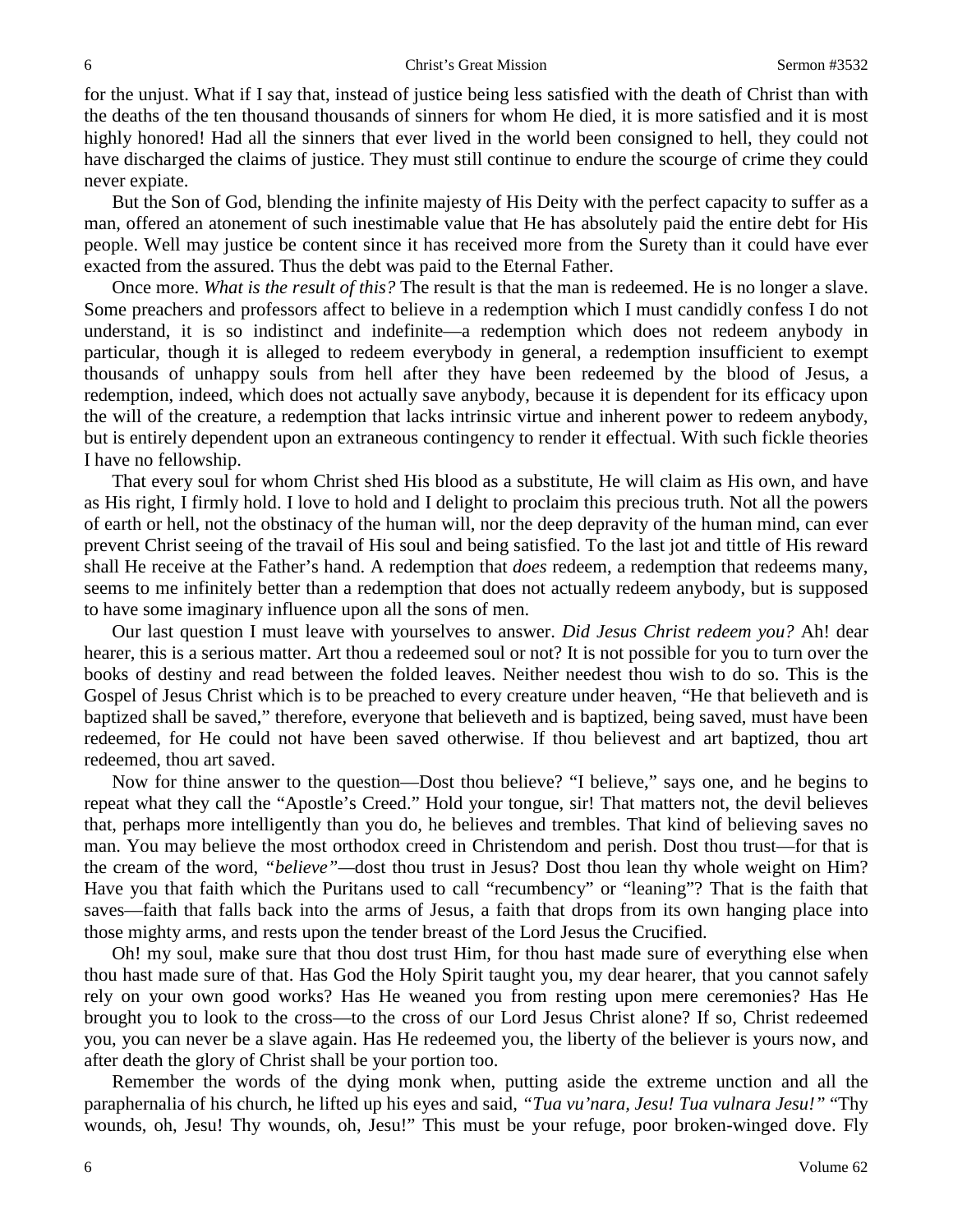there into the clefts of the rock, into the spear-thrust in the Savior's heart. Fly there. Rest on Him, rest on Him, rest with all your weight of sin, with all your blackness and your foulness, with all your doubts and your despairs, rest on Him. Jesus wants to receive you, fly to Him—fly away to Him now—

> *"Come, guilty souls, and fly away, And look to Jesu's wounds; This is the accepted Gospel day, Wherein free grace abounds. God loved His church, and gave His Son To drink the cup of wrath; And Jesus says He'll cast out none Who come to Him in faith."*

### **EXPOSITION BY C. H. SPURGEON**

#### *MATTHEW 20:1-28*

**Verses 1-2.** *For the kingdom of heaven is like unto a man that is an householder, which went out early in the morning to hire labourers into his vineyard. And when he had agreed with the labourers for a penny a day, he sent them into his vineyard.* 

It was a fair wage. It was for fair and healthful work which they were to do in the vineyard. They were happy men to be hired so early in the morning. Never do those who serve Christ reject Him, and though in this parable some are represented as finding fault with their wages, yet Christ's true servants do not so. Their only request is, "Dismiss me not from thy service, Lord." They feel it to be reward enough to be permitted to go on working.

Indeed, this is one way in which we get our wages during the day. If we keep one precept, God gives us grace to keep another. If we perform one duty, God gives us the privilege to perform another. So we are paid well. We work in the work. We say not "for the work," for we are unprofitable servants. Yet is there the penny a day.

**3.** *And he went out about the third hour, and saw others standing idle in the marketplace,—*

It was bad for them to be standing there. No good is learnt by idlers in idle company. Idle men together kindle a fire that burns like the flames of hell.

**4-5.** *And said unto them; Go ye also into the vineyard, and whatsoever is right I will give you. And they went their way. Again he went out about the sixth and ninth hour, and did likewise.* 

Much more out of charity than out of any good that he could get from them. Especially was this manifest when it got towards the latter end of the day. So late, so very late, it was but little they could do. Yet for their good he bade them come in.

**6.** *And about the eleventh hour—*

Why, then, surely the day was over. They were ready to put away their tools and go home. But—

**6.** *He went out, and found others standing idle, and saith unto them, Why stand ye here all the day idle?* 

"Why? Can you give a reason for it? Why stand ye here in the market place, where men come together on purpose to be hired? Why stand ye here, ye able-bodied ones that still might work? Why stand ye here all the day? That ye should be idle a little while is bad enough. Why stand ye here all the day, and why stand ye here all the day idle, when there is so much work to be done, and such a wage to receive for it?"

**7.** *They say unto him, Because no man hath hired us. He saith unto them, Go ye also into the vineyard; and whatsoever is right, that shall ye receive.*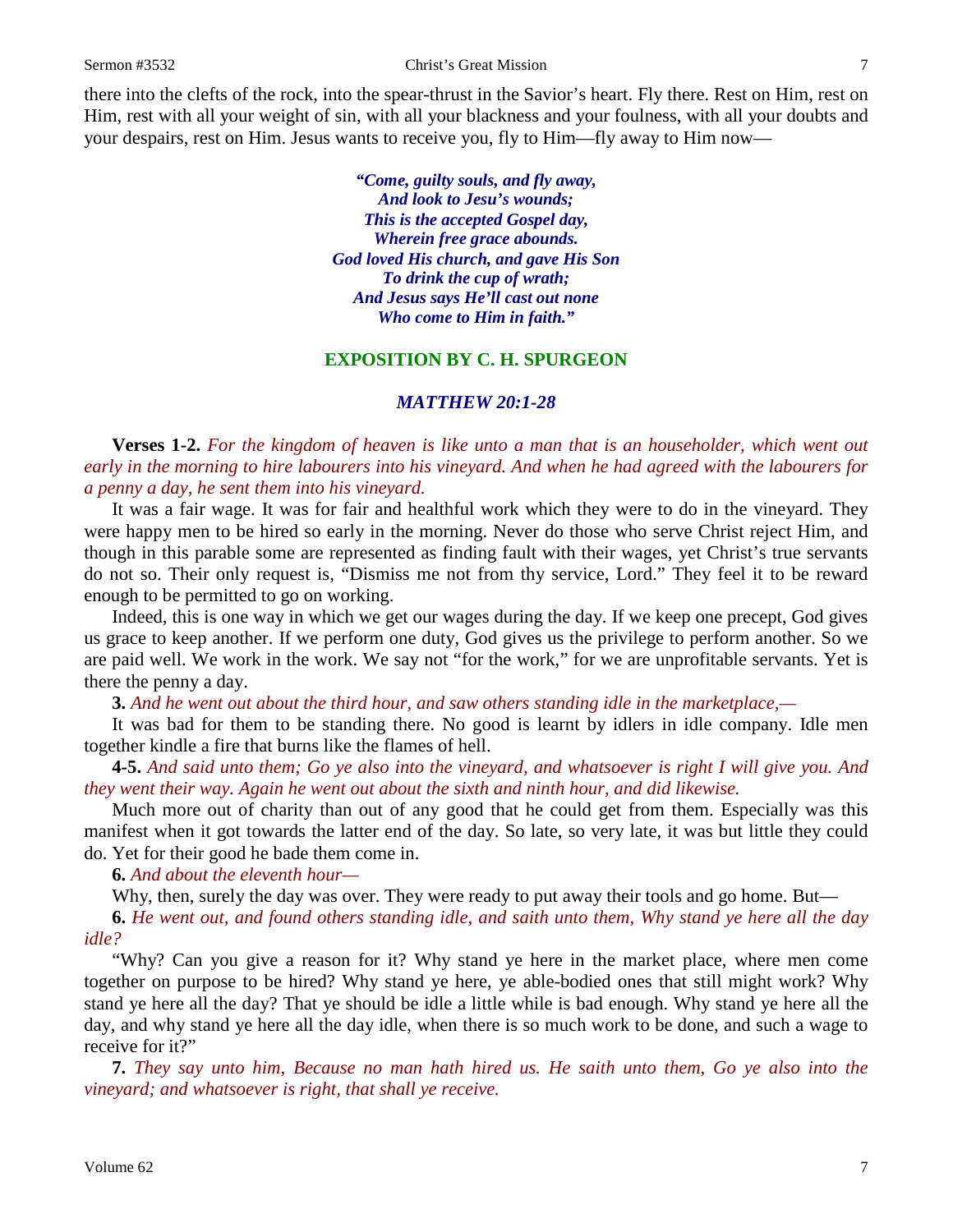And so the great householder was glad when he had emptied the market place of the idlers, and brought in from early morning, even till set of sun, so many that should be at work—happily at work there.

I wonder whether there are any here early in the morning of life who have not yet come into the vineyard? If so, the Master calls you. Are you in middle life? Have you reached the sixth hour, and are you not enlisted in His service? Again the Master calls you. And if you have reached the eleventh hour, where are you? Decrepit—leaning on your staff—leaning downward to your grave, yet if you are not called now, now He calleth you and bids you, even at this late hour, come into the vineyard.

**8-9.** *So when even was come, the lord of the vineyard saith unto his steward, Call the labourers, and give them their hire, beginning from the last unto the first. And when they came that were hired about the eleventh hour, they received every man a penny.* 

And when souls come to Christ, however late it is, they have the same joy, the same matchless, perfect peace, the same salvation even, as those who have come while yet they are young. True, they have lost many days, many hours of happy service. They have permitted the sun to decline, and have wasted much time, but yet the Master gives them the same life within them, the same adoption into the family of God, the same blessing.

**10.** *But when the first came, they supposed that they should have received more; and they likewise received every man a penny.* 

Why, there are some of us who have now been in Christ's vineyard ever since we were boys, but we must not think that we shall receive, or can have, more than those who have just come in. I have heard people say, "Why, here are these people just lately converted, and they are singing and rejoicing, and there some of the old people that have been following the Lord for years, and do not seem to have half the joy. No, no, that is true. It is the old story of the elder brother and the prodigal, over again. But do not—do not let us repeat that forever and ever. Do not let us get off of the lines of free, rich, sovereign grace, and begin to think that there is some desert in us, some merit in us.

Oh! my brothers, I will be glad enough to sit at the feet of the meanest child of God, if I am but to be numbered in the family—glad enough to have the same salvation which the dying thief obtained, though at the last moment only he looked to Christ. Yet there is this spirit that will grow up—that some who have been longer in the work ought certainly to have more joy, more of everything, than those that have just come in. See the answer to it.

**11-16.** *And when they had received it, they murmured against the goodman of the house, saying, These last have wrought but one hour, and thou hast made them equal unto us, which have borne the burden and heat of the day. But he answered one of them, and said, Friend, I do thee no wrong: didst not thou agree with me for a penny? Take that thine is, and go thy way: I will give unto this last, even as unto thee. Is it not lawful for me to do what I will with mine own? Is thine eye evil, because I am good? So the last shall be first, and the first last: for many be called, but few chosen.* 

The great principle of election in divine sovereignty will crop up, not in one place, but in many. God will have us know that He is Master, and that in the kingdom of grace He will have mercy on whom He will have mercy, and in the distribution of that grace He will give according to His own good pleasure, and the moment we begin to murmur or set up claims, He answers us at once with, "Is it not lawful for me to do what I will with my own?" Yet that unevangelical spirit, that un-gospel spirit of fancying that we have some sort of claim or right will come in, and it must be sternly repressed.

It is of grace—of grace alone—of grace to begin with, of grace to go on with, of grace to close with, and human merit must not be allowed to put a single finger anywhere. "Where is boasting, then?" says the apostle. "It is excluded." It is shut out—the door shut in its face. It must not come in. If you and I serve God throughout a long life, we shall certainly have much greater happiness in life than those can have who come to Christ only at the last. But as far as the Gospel blessing is concerned, which Christ gives, it is the same salvation which the newly-born Christian enjoys as that which the most advanced believer is now enjoying. It is to every man the penny, bearing the King's own impress.